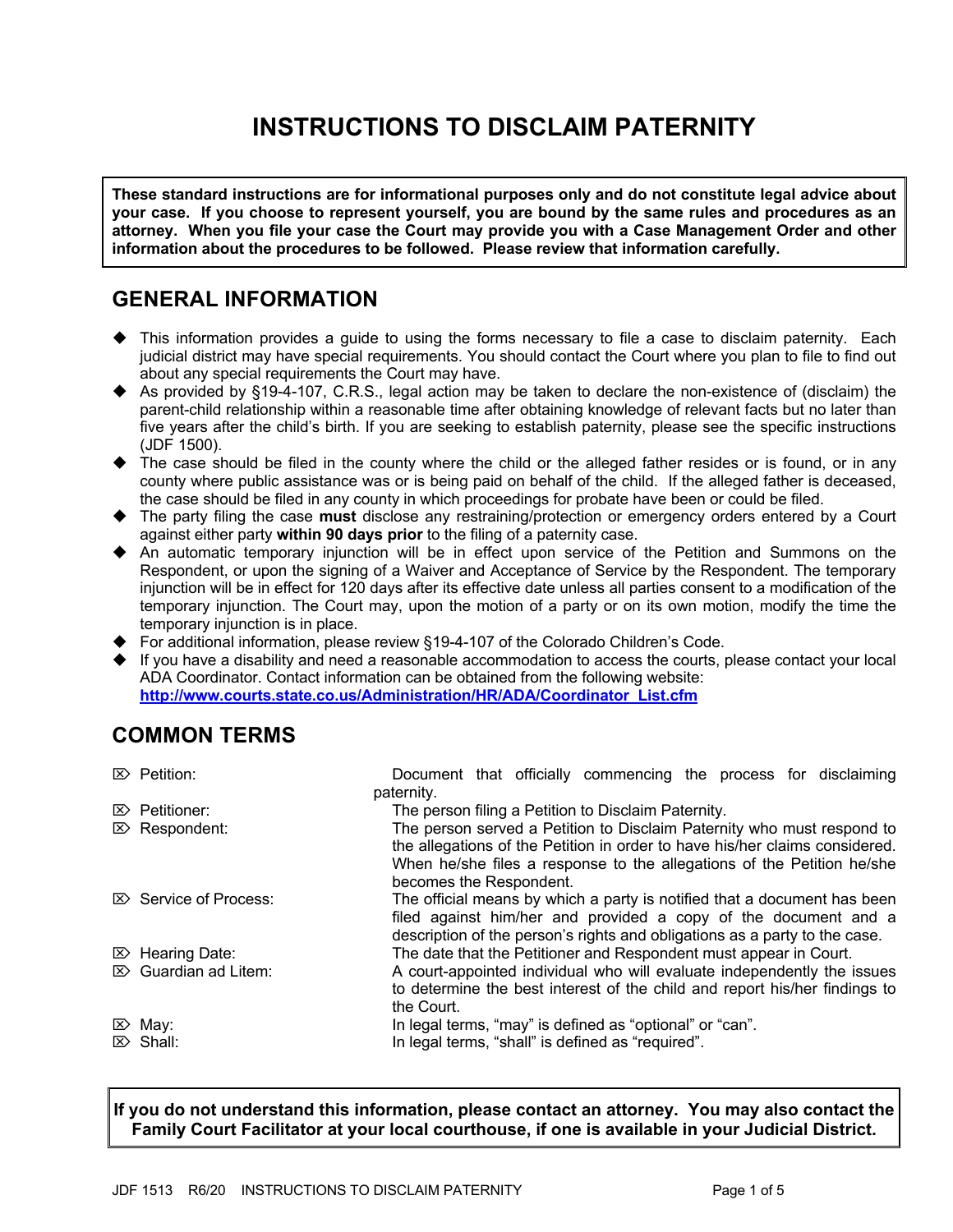## **FEES**

A filing fee of \$238.00 is required. If you are unable to pay, you must complete the Motion to File without Payment and Supporting Financial Affidavit (JDF 205) and submit it to the Court. Once you submit the completed JDF 205 form and a blank Order (JDF 206), the Court will decide whether you need to pay the filing fee.

Other fees that a party to the case may encounter are as follows:

- $\Box$  Response  $$192.00$
- 
- □ Certification Fee \$20.00
- $\Box$  Copies of Documents (Documents on File)  $$.75$  per page
- 
- **Q** Guardian ad Litem **Varies**

**Q** Service Fees **Varies** (not payable through or to the Court) **Q** Genetic Testing **Q** Genetic Testing **COULD** Series (Not payable through or to the Court)

## **FORMS**

To access a form online go to **www.courts.state.co.us** and **click on the "Forms" tab.** The packet/forms are available in PDF or WORD by selecting **Divorce, Family Matters, Civil Unions – Family – Disclaiming Paternity.** You may complete a form online or you may print it and type or print legibly in black ink. **Read these instructions carefully to determine what forms you may need, as you may need all or some of the listed forms.** 

- $\Box$  JDF 1000 Case Information Sheet **Q** JDF 1503 Waiver of Service  $\Box$  JDF 1505 Motion for Genetic Testing  $\Box$  JDF 1506 Agreement for Genetic Testing  $\Box$  JDF 1507 Order for Genetic Testing by Agreement  $\Box$  JDF 1508 Order for Genetic Testing
- $\Box$  JDF 1514 Petition to Disclaim Paternity
- $\Box$  JDF 1515 Summons to Disclaim Paternity
- $\Box$  JDF 1515(a) Waiver of Service
- $\Box$  JDF 1515(b) Return of Service
- $\Box$  JDF 1516 Final Order for Paternity

## **STEPS TO FILING YOUR CASE**

**Step 1**: **Complete Initial Forms.**<br>Selecting these instructions indicates that you are planning on filing a case to disclaim paternity. You are filing as Petitioner and naming the other party as the "Respondent". The caption below needs to be completed on all forms filed. **Make sure that you make a copy of all of the forms you file with the Court for your own records.**

| District Court                                                                 | Denver Juvenile Court<br>County, Colorado |                 |                       |  |  |
|--------------------------------------------------------------------------------|-------------------------------------------|-----------------|-----------------------|--|--|
| Court Address:                                                                 |                                           |                 |                       |  |  |
| <b>Identify Name of Child(ren)</b><br>In the Interest of:<br>Petitioner:<br>ν. |                                           |                 | <b>COURT USE ONLY</b> |  |  |
| Respondent:                                                                    |                                           |                 |                       |  |  |
| Attorney or Party Without Attorney (Name and Address):                         |                                           | Case Number:    |                       |  |  |
| Phone Number:<br><b>FAX Number:</b>                                            | E-mail:<br>Atty. Reg. #:                  |                 |                       |  |  |
|                                                                                |                                           | <b>Division</b> | Courtroom             |  |  |
|                                                                                | <b>NAME OF FORM</b>                       |                 |                       |  |  |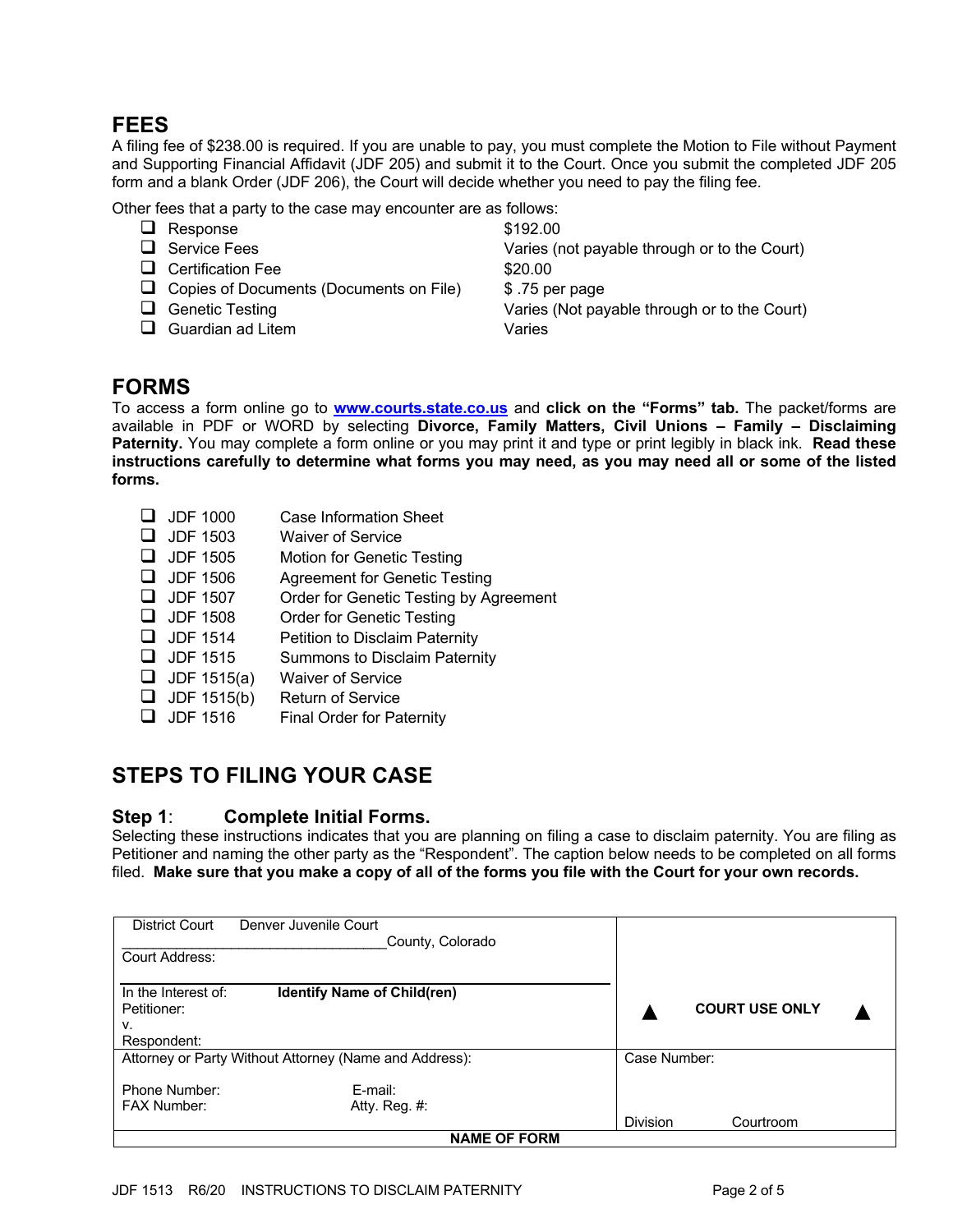#### □ Case Information Sheet (JDF 1000):

 $\Box$  Please complete all sections on this form.

#### □ Petition to Disclaim Paternity (JDF 1514):

- $\Box$  Please complete all sections on this form.
- $\Box$  Make sure you have the appropriate number of copies of all documents for the Court and the Respondent.

#### □ Summons to Disclaim Paternity (JDF 1515):

- $\Box$  Complete all sections in the caption.
- $\Box$  The Court may enter a date and time for the hearing and sign the form at the time you file or you may need to provide a self-addressed stamped envelope to receive the Summons back with the hearing date.

#### q **Final Order for Paternity (JDF 1516):**

- $\Box$  Complete the caption and the Petitioner and Respondent informational sections on this form.
- $\Box$  The Magistrate or Judge will complete the remaining sections of the Paternity Order and give you and the other party a signed copy.

**Step 2: You are Ready to File your Case with the Court**.<br>Provide the Court with the Petition, Case Information Sheet, Summons, and Order. The Court may provide you with a hearing date at the time you file your Petition and Summons or the Summons will be returned to you in the mail. You should note the date on your calendar to ensure that you complete service and file all the documents timely.

 $\Box$  Pay the \$238.00 filing fee.

#### **Step 3: Serving the Petition and Summons.**

It is important that you have the Respondent served as quickly as possible. The hearing shall be set for a day not less than ten days after service is completed or on such later date as the court may order. Once you have filed your Petition and Summons, the Court will provide you with a signed Summons to serve the Respondent. Service options:

#### **Waiver and Acceptance of Service:**

- $\Box$  This is the easiest way to serve the Respondent. However, the Respondent must be willing to accept service of the paternity disclaimer papers in order to use this method.
- $\Box$  Have the Respondent complete the Waiver of Service form JDF 1515(a).
- $\Box$  Make sure the Respondent signs and dates the Waiver of Service before a Court Clerk or Notary Public.
- $\Box$  File the signed original with the Court.

#### **Personal Service:**

- $\Box$  Select the Sheriff's Department, a private process server, or someone you know who is 18 years or older, who is not involved in this action, and who knows the rules of service to serve the Respondent.
- $\Box$  You can locate private process servers in the yellow pages under Process Servers.
- $\Box$  Provide the process server with the Petition and Summons
- $\Box$  The process server will need to return the completed Return of Service JDF 1515(b) to the Court for filing, or return it to you to file with the Court.

## **COURT APPROVED GENETIC TESTING**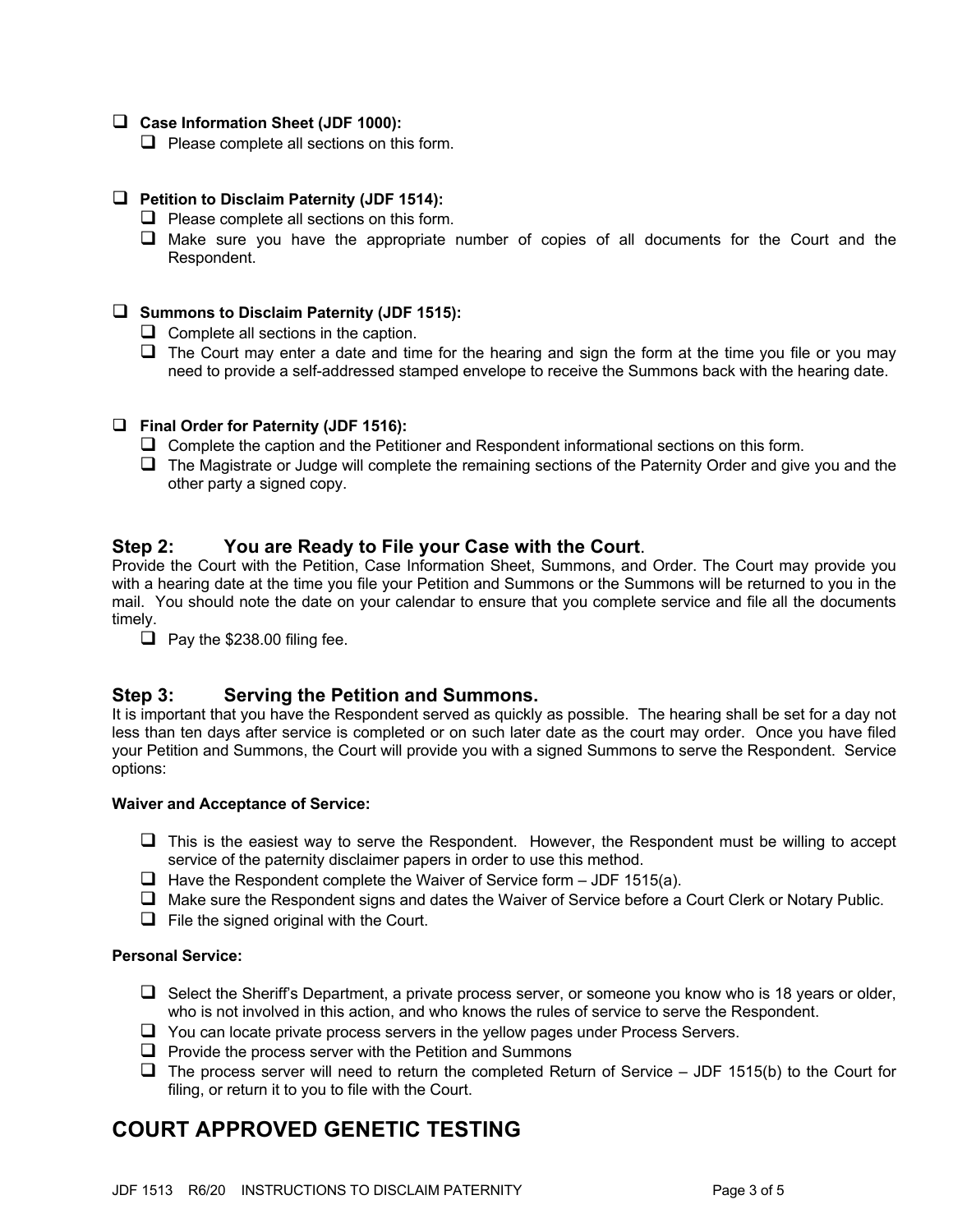### **Step 1: Complete Appropriate Genetic Testing Forms**

The Petitioner or Respondent has the right to ask the Court to order genetic testing on all parties. It is the responsibility of the person requesting the tests to prepare the forms. If there is agreement among the parties, prepare JDF 1506, Agreement of Genetic Testing. If one of the parties does not agree, prepare JDF 1505, Motion for Genetic Testing. It is the responsibility of the party completing JDF 1505 or JDF 1506 to contact a court-approved testing agency to schedule the date and time for the collection of the genetic specimens. The fee for the test is the responsibility of the parties being tested and should be paid to the agency at the time of the test(s). The price of genetic testing varies with each lab.

- □ Helpful hints to locate a laboratory that performs either HLA or DNA testing. There are a number of national laboratories that perform this service. You can locate a laboratory in the yellow pages under Paternity.
- **Questions to ask the lab** when contacting to schedule an appointment.
	- $\checkmark$  Type of genetic testing performed.
	- $\checkmark$  Cost for genetic testing, per person and total cost.
	- $\checkmark$  Address for the Lab, as you will need the complete address when completing the forms.
	- $\checkmark$  Identification required for the parties completing the tests.
- $\Box$  If you are filing a Motion with the Court to order genetic testing, make sure you schedule the testing a month out. Once you have scheduled a date and time for the lab test, you are ready to complete and file the appropriate motion and order as described below. If you think the Respondent will not agree to the genetic tests, complete the motion and order forms under number 2 below.
	- **1.** If the Petitioner and Respondent **agree to Genetic Testing**, complete the two forms below:

#### **Q** Agreement for Genetic Testing (JDF 1506):

- $\Box$  Complete all sections on this form.
- $\Box$  Make copies for your own records.

#### **Q Order for Genetic Testing by Agreement (JDF 1507):**

- $\Box$  Complete the caption only on this form.
- $\Box$  The Court will complete the remaining sections.
- **2.** If the Petitioner and Respondent **do not agree to Genetic Testing**, complete the two forms below: q **Motion for Genetic Testing (JDF 1505):**
	- $\Box$  Complete all sections on this form.
	- $\Box$  File the signed original with the Court, mail a copy of the completed form to the Respondent.
	- $\Box$  Complete the Certificate of Service portion on the form indicating that you have provided the other party with a copy of the Motion.
	- $\Box$  Make copies for your own records.

#### □ Order for Genetic Testing (JDF 1508):

- $\Box$  Complete the caption only on this form.
- $\Box$  The Court will complete the remaining sections.

### **Step 2: File Completed Genetic Testing Forms with the Court.**

 $\Box$  Provide the Court with the appropriate Motion and Order forms.